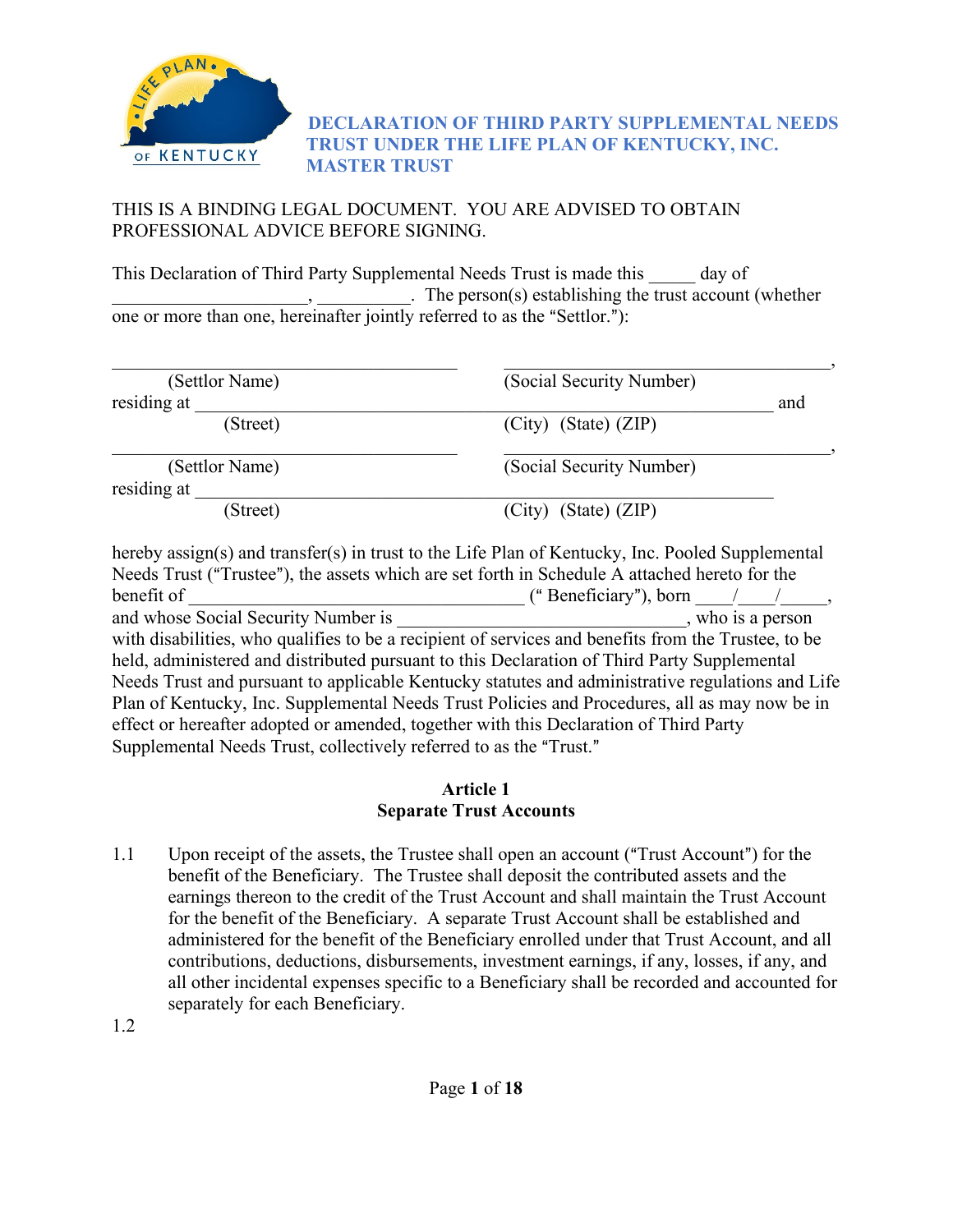## **Article 2 Purpose of Trust**

- 2.1 It is the Settlor's intent to establish a third party supplemental needs trust, which will promote the comfort, happiness and overall quality of life of the Beneficiary. It is the Trust's purpose and intent to utilize assets of the Beneficiary's Trust Account to provide for, and serve the best interests of, each individual Beneficiary.
- 2.2 It is the intent of the Trust, the Trustee, and the Beneficiary to comply with all federal and state statutes and administrative regulations, to the extent state statutes and administrative regulations comply with federal law, and to use the Trust Property and each individual Trust Account thereunder, to supplement, not supplant, means-tested government assistance programs, including, but not limited to Medicaid or its equivalent, Home and Community Based Medicaid Waiver Services, Supplemental Security Income (SSI), HUD Section 8 Housing Assistance, Food Stamps, and any other Means-Tested Benefits administered by the federal government or the state government of the state in which the individual Beneficiary resides or may at any time in the future reside.
- 2.3 Administering the Trust in the best interest of the Beneficiary and in a manner in accordance with both the letter and the spirit of all applicable laws and regulations is the primary objective of the Trust and Trustee of the trust. The Trust shall not be used to reimburse any state or federal government for any benefits or maintenance representing basic medical care or food and shelter, as such may be defined by federal or state statute or administrative regulation.
- 2.4 The Trustee is hereby prohibited from making any disbursement from the Trust that would result in the reduction or loss of any Means-Tested Benefit for which the Beneficiary otherwise would be eligible, except to the extent, as determined in the Trustee's sole discretion, the reduction in benefits would be less than the monetary value of the disbursement.
- 2.5 The Trustee is further prohibited from making any disbursement that would represent payment for a good or service being provided to the Beneficiary by any state or federal agency or department or subpart thereof. It is not the purpose or intent of this Trust to provide for any basic care, maintenance or support, and the Beneficiary shall have no right to command payment of such basic care and support, nor shall the Beneficiary have recourse to any court to compel the Trustee to make payments for basic care and support or medical care.

## **Article 3 Use of Funds**

3.1 The Trustee may, in its sole, unfettered and unqualified discretion, disburse trust income or principal on behalf of the Beneficiary, as the Trustee deems necessary and/or advisable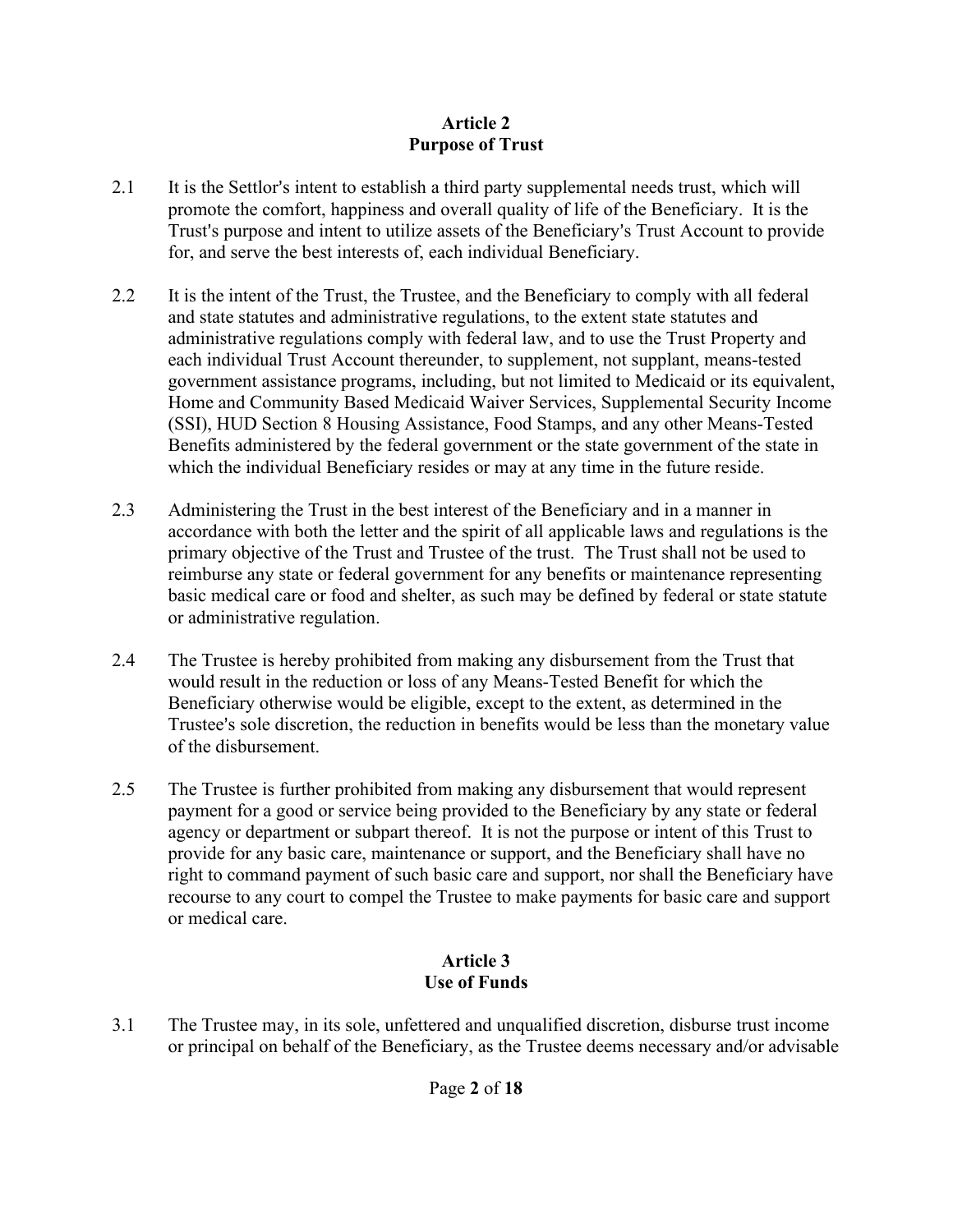and in accordance with the applicable laws or guidelines of the Commonwealth of Kentucky, to the extent such laws comply with applicable federal laws and/or guidelines.

Disbursements shall be made observing the following factors:

- 1. The unique interests and particular circumstances of each individual Beneficiary, including his or her need for comfort, enjoyment, dignity and overall well-being;
- 2. The amount of money in the Beneficiary's Trust Account;
- 3. Any and all resources available to the Beneficiary;
- 4. The statutes, administrative regulations and guidelines promulgated by any and all federal and state agencies supplying Means-Tested Benefits to the Beneficiary, or to whom the Beneficiary has applied for the receipt of such benefits; and
- 5. The method of delivery of such goods and services that would be in the best interest of the Beneficiary and otherwise compliant with all applicable state and federal law.
- 3.2 Permissible Trust Account expenditures include, but are not limited to, more sophisticated dental, medical and diagnostic work or treatment than is otherwise available from public assistance, private rehabilitative training, supplementary education, entertainment, periodic vacations and outings, transportation of the Beneficiary or of friends or relatives of the Beneficiary to visit him or her, expenditures to purchase personal property and services that will make life more comfortable and enjoyable for the Beneficiary but which will not cause the Beneficiary to lose eligibility for public assistance. The Trustee, in its sole discretion, may make payments from time to time for a person to accompany the Beneficiary on vacations and outings. The Trustee may make payments and distributions in any of the following ways, as the Trustee may deem advisable, in such amounts and for such uses, subject to the requirement not to cause the Beneficiary to lose eligibility for public assistance, such as:
	- a. directly to the Beneficiary,
	- b. to the legal guardian of the Beneficiary,
	- c. to any adult relative of the Beneficiary, to be held and expended by such relative for the support, education, health and maintenance of the Beneficiary,
	- d. to any adult relative of the Beneficiary as custodian for such Beneficiary pursuant to Kentucky law pertaining to the laws or Kentucky, or other states if the Beneficiary no longer resides in Kentucky, or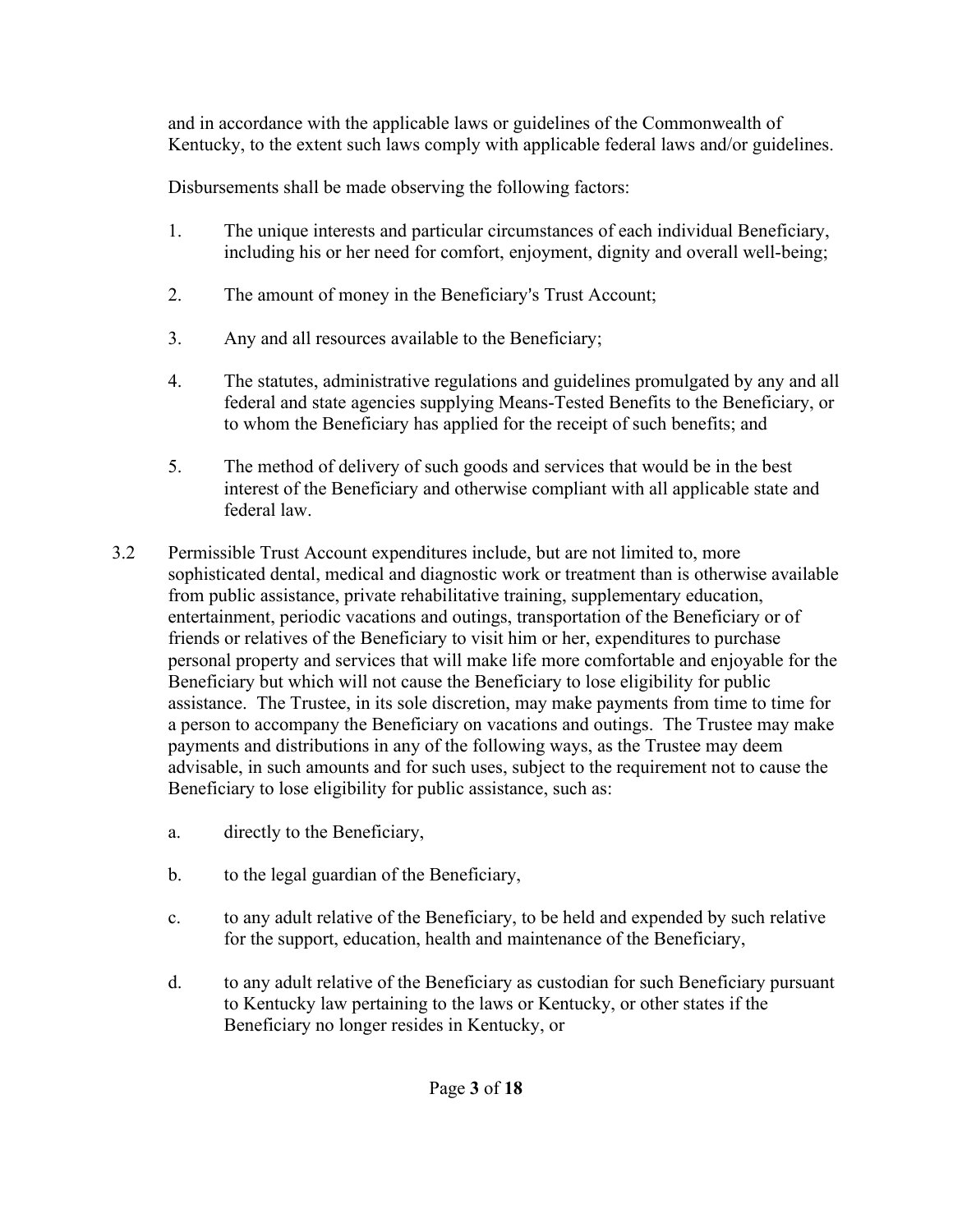- e. by the Trustee expending amounts of the Trust Account, including income and principal thereof, for the support, education, health and maintenance of the Beneficiary, and to that end the Trustee may make payments to any vendor.
- 3.3 The Trustee is authorized, in its sole, unfettered and unqualified discretion, to pay directly any third party vendor who provides allowable goods or services to or on behalf of the Beneficiary. Third party vendors shall include, but not be limited to, one or more fund managers who provide services to the various Trust Accounts. Fund managers shall charge fees to each Trust Account, which shall be based upon and charged to each Trust Account. Such fees may from time to time be amended by agreement of the fund managers and the Trustee. This fee is separate from and in addition to Trustee fees which shall be charged to each Trust Account.
- 3.4 Notwithstanding the provisions of paragraph 3.1 to the contrary, expenditures shall not be made for the primary support and maintenance of the Beneficiary, including his or her basic food and shelter provided by any public assistance program if, as a result, the Beneficiary would no longer be eligible to receive public benefits or assistance to which the Beneficiary is entitled. The Trustee is not authorized to make a disbursement on behalf of the Beneficiary that would render the Beneficiary in violation of income or resource limitations set forth by any governmental assistance program that provides, or may provide in the future, goods or services to the Beneficiary. The Trustee may refuse to make a disbursement when to do so would place the Beneficiary at risk of being disqualified, in whole or in part, from services and the Trustee may refuse to make a disbursement on behalf of a Beneficiary for goods or services that any private or public agency is obligated to provide on behalf of a Beneficiary who does not receive such benefits, but who otherwise qualifies to receive such benefits.
- 3.5 The Trustee has no discretion whatsoever to make disbursement from the Beneficiary's Trust Account that would be contrary to the laws, regulations, or agency practices of Kentucky, so long as such laws comply with applicable federal laws and/or guidelines.

## **Article 4 Spendthrift Protection**

4.1 No portion of the Trust Corpus or Trust Account of any Beneficiary, whether in principal or in income, shall be assigned, pledged, promised, transferred, bequeathed or sold in any manner by any Beneficiary. No portion of the Trust Corpus or Trust Account of any Beneficiary shall be liable for the debts, contracts, obligations, engagements, ventures or enterprises, whether voluntary or otherwise or for any claims whatsoever in law or in equity of any Beneficiary enrolled in the Trust. No Trust property shall be available to the Beneficiary until actually delivered to or on behalf of said Beneficiary by the Trustee, and no portion of the Trust property shall be attachable to any person, corporate entity, or other legal entity claiming to be a creditor in law or in equity of the Beneficiary. Under no circumstances may a Beneficiary, family member of a Beneficiary, litigant adverse to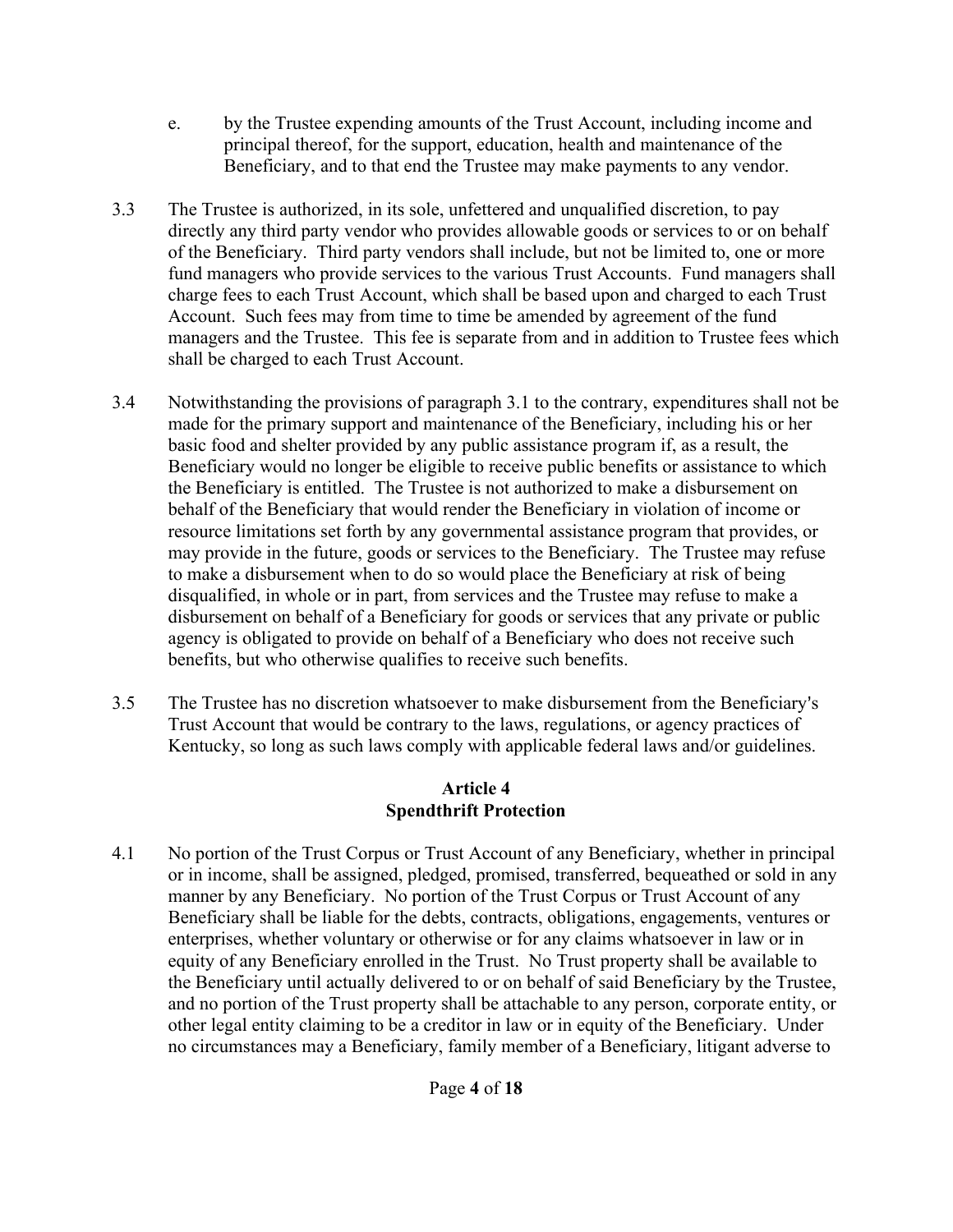a Beneficiary, or any creditor of any Beneficiary compel any disbursement from the Trust property or the Beneficiary's Trust Account thereunder.

4.2 The Trustee hereunder does not owe any duty to provide basic care, maintenance, food, shelter, medical treatment, or support, whether in cash or in kind, to the Beneficiary. Any private or public Means-tested or non-Means-tested Benefits provided to or for the Beneficiary should not be discontinued as a result of this Trust. This Trust is a supplemental needs trust, *not* a support or maintenance trust, and the assets held in this Trust are not intended for the basic support, maintenance or care of the Beneficiary. The Trust property is legally unavailable to the Beneficiary, and the Beneficiary has no legal right to compel any disbursement or distribution from the Trust for any reason whatsoever, or to otherwise control or direct the actions of the Trustee, said Trustee acting under its sole, absolute and unqualified discretion.

## **Article 5 Disbursements Not to Exceed Trust Account Balance**

5.1 The cumulative total dollar amount of all disbursements made on behalf of a Beneficiary shall not exceed the cumulative total of money contributed, plus net earnings, if any, by the Beneficiary to his or her Trust Account.

## **Article 6 Administrative Provisions**

- 6.1 For accounting purposes, the trust shall be operated on a calendar year basis, with each year beginning on January 1 and ending on December 31.
- 6.2 The Trustee shall report no less often than annually to the enrolled Beneficiaries or their Personal Representatives. The Trustee's report will include the following:
	- 1. A statement of the cumulative Trust Pool;
	- 2. A statement specific to the Beneficiary's Trust Account, setting forth an itemized statement of all disbursements, including the nature of the purchase, the date on which the check was drafted, the amount of the check, the check number, and to whom the check was sent;
	- 3. A statement of all receipts or contributions to the Trust Account;
	- 4. A statement of income or interest earned from investments, if any, or losses realized by the Trust Account, if any; and
	- 5. A statement of all expenses of the Trust.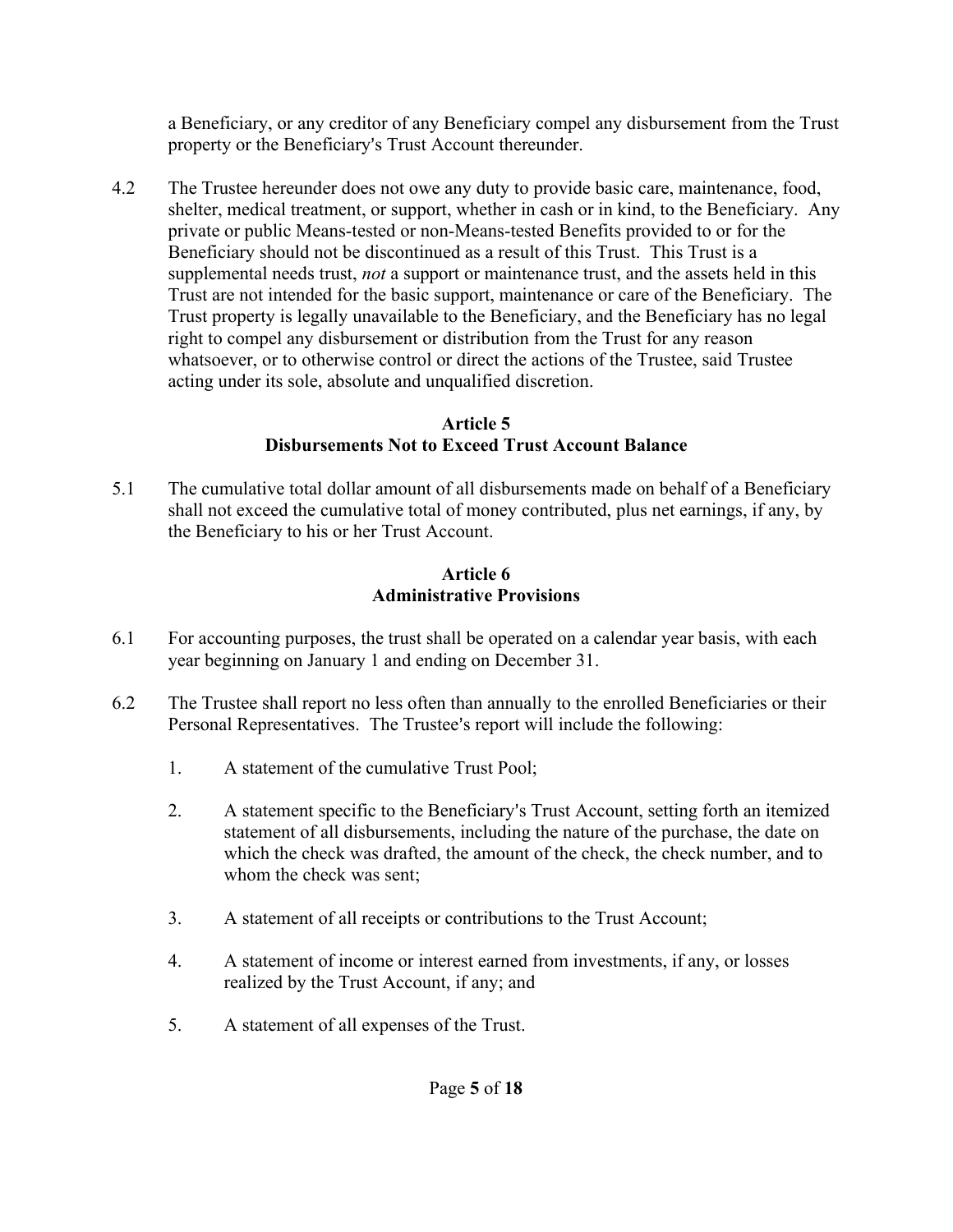- 6.3 Upon written request signed by the Beneficiary or the Beneficiary's Personal Representative or legal representative, the Beneficiary shall have the right to inspect all records pertaining to his or her Trust Account.
- 6.4 The costs and legal expenses incurred by the Trustee for extraordinary administrative expenses or for legal defense of the Trust pool shall be apportioned pro rata for all Trust Accounts. In the event of extraordinary administrative expense or legal challenge to a specific Trust Account, such costs and expenses shall be borne by the specific Trust Account requiring such extraordinary administrative expenses or that is the target of the claim, litigation or challenge brought against it, unless such issue requiring extraordinary administrative expenses or such claim, litigation or challenge potentially may affect the integrity or administration of other Trust Accounts, in which case said costs shall be apportioned pro-rata among all Trust Accounts that may be materially affected by such issue giving rise to extraordinary administrative expenses or claim, litigation or challenge.
- 6.5 All income accumulated or received by the Trust shall be taxable to the Settlor, if the Settlor has retained the right to revoke the Trust Account. The Trustee shall have no duty to prepare IRS Form 1040 or its state equivalent for the Settlor who has retained the right to revoke the Trust Account, or any other state or federal tax return on behalf of the Settlor. The Trustee shall report, however, to the Settlor all information regarding the Beneficiary's Trust Account that may be required by the Settlor to complete his or her applicable tax forms, as they may relate to the Trust Account. If the Settlor has waived the right to revoke the Trust Account by executing Schedule B attached hereto, The Trustee shall obtain an EIN for the Trust Account and shall prepare or cause to be prepared IRS Form 1041 and Kentucky Form 741, the cost of which shall be allocable to the Trust Account.

# **Article 7 Trustee Powers**

- 7.1 The Trustee shall have all of the powers provided for by the applicable Trust Codes, Fiduciary Acts, Prudent Investor Acts and any other statute or administrative regulation applicable to the administration of trusts whose principal place of administration and trust situs is located in Kentucky, both as currently codified and as may be amended or recodified in the future, including, but not limited to:
	- 1. The power to act as Trustee;
	- 2. The power to invest or not to invest Trust property;
	- 3. The power to seek advice and services from third party sources as it may deem appropriate in order to carry out, effectively, its duties as Trustee;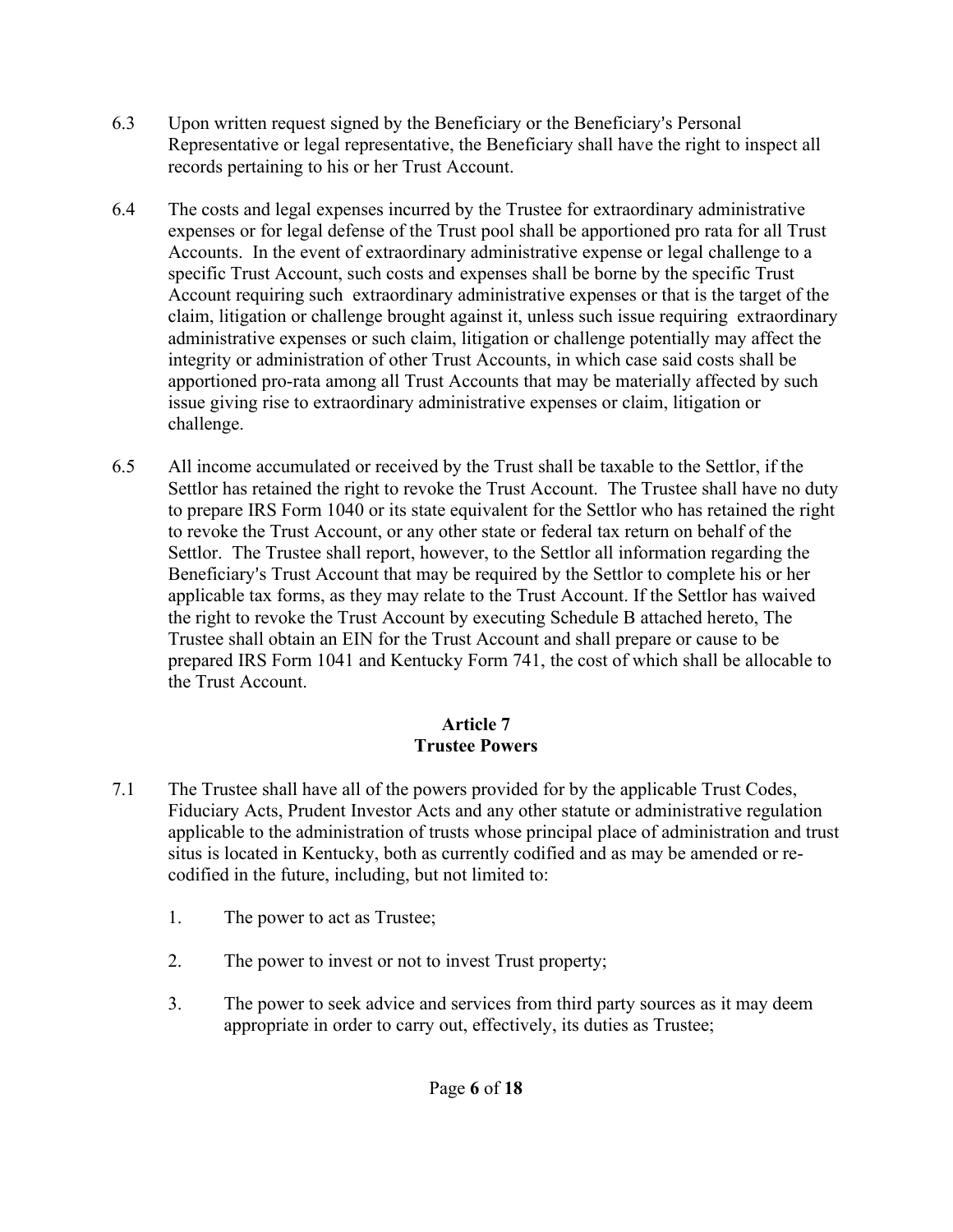- 4. The power to incur costs associated with the seeking of advice regarding the Trust or Trust Account thereunder;
- 5. The power to defend the Trust or Trust Account thereunder, and to incur costs and expenses associated with such defense of the Trust or Trust Account thereunder; and
- 6. The power to exercise sole and absolute discretion over the decision to make, or not to make, a disbursement, as may be requested by the Beneficiary or his Personal Representative or his legal guardian or other legal representative.
- 7.2 To the extent any provisions set forth in this Article 7 conflict with the applicable laws of Kentucky or the state in which the Beneficiary is receiving Medicaid benefits, or its equivalent under Medicaid programs known by other names, for example Medi-Cal and Mass Health, which laws govern disbursements from a special needs trust, such laws and guidelines shall control, to the extent such laws comply with applicable federal laws and/or guidelines.

# **Article 8 Trustee Duties**

8.1 The Trustee shall have the duty to act for the Beneficiary's best interest, keeping such best interest first in mind as it conducts its business. The Trustee shall have a duty of care, prudence, and loyalty to the Beneficiary, and all other similar duties provided for by statute, common law, or in equity, including, but not limited to, those duties enumerated by the Trust Codes, Fiduciary Acts, Prudent Investor Acts and any other statute or administrative regulation applicable to the administration of trusts whose principal place of administration and trust situs is located in Kentucky, both as currently codified and as may be amended or re-codified in the future, *except* that the Trustee shall have *no* duty to consider the needs or desires of potential remainder beneficiaries in making decisions to disburse or not to disburse funds to or for the benefit of the Beneficiary. The trustee shall have a duty to know and abide by the applicable Medicaid, SSI and other Means-Tested Benefits statutes, administrative regulations and guidelines governing the administration of a supplemental needs trust and disbursements therefrom of the state in which the Beneficiary is receiving Medicaid benefits, to the extent such laws comply with applicable federal laws and/or guidelines.

## **Article 9 Investments During the Beneficiary**=**s Lifetime**

9.1 The responsibility and authority for investment and management of Trust Account funds shall be vested in the Trustee and its successors. The Trustee shall have full power and authority to manage and control the funds. The Settlor hereby agrees that all funds received by the Trustee shall initially be held in one or more Money Market funds offered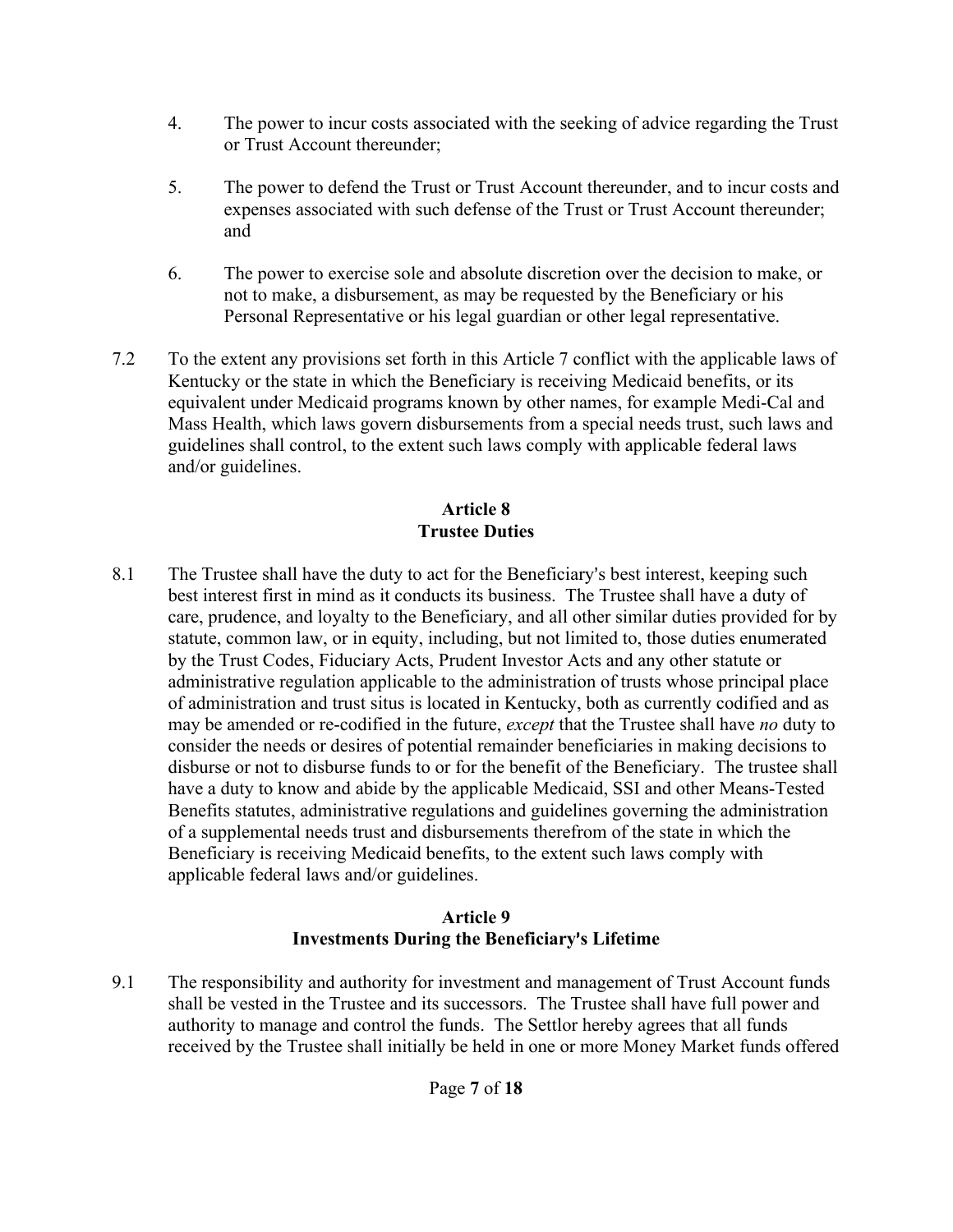through the financial institution that provides custodial services for Trust Account funds until otherwise invested by action of the Trustee, or as otherwise provided herein. Funds shall be invested in an account for balanced growth and income, as follows:

Cash and cash equivalents: 0-10% Fixed income: 40-60% Equities  $40-60%$ 

## **Article 10 Withdrawal or Termination by Revocation**

- 10.1Unless the Settlor shall have waived the right to revoke as designated in Schedule B attached hereto, the Settlor may withdraw a portion of the Trust Account upon written notice to the Trustee and with the Trustee's consent.
	- a. The Settlor shall give reasonable notice of the intent to withdraw a portion of the Trust Account to the Trustee. Every notice of withdrawal must be signed by all of the then living competent Settlor(s) of the Trust Account.
	- b. The amount remaining in the Trust Account after the withdrawal shall not be less than the then required minimum contribution to open a third party Trust Account.
	- c. Upon notice of intent to withdraw a portion of the Trust Account, the withdrawal shall be distributed as follows:
		- 1. In the event that at the time of notice of withdrawal the Beneficiary shall not have received any benefits provided by the use of the trust Account income or principal, 100% of the requested withdrawal from the Trust Account shall be returned to the Settlor, after deduction of any administrative expenses incurred as a result of the withdrawal.
		- 2. In the event that at the time of notice of withdrawal the Beneficiary shall have received any benefits provided by use of the Trust Account income or principal, then 75% of the requested withdrawal amount shall be returned to the Settlor. The remaining 25% of the requested withdrawal amount shall be distributed to the Life Plan of Kentucky, Inc. for the benefit of indigent disabled Beneficiaries.
- 10.2 Unless the Settlor shall have waived the right to revoke as designated in Schedule B attached hereto, the Settlor may revoke and terminate the Trust Account upon written notice to the Trustee and with the Trustee's consent.
	- a. The Settlor shall give reasonable notice of revocation to the Trustee. Every notice revocation must be signed by all of the then living competent Settlor(s) of the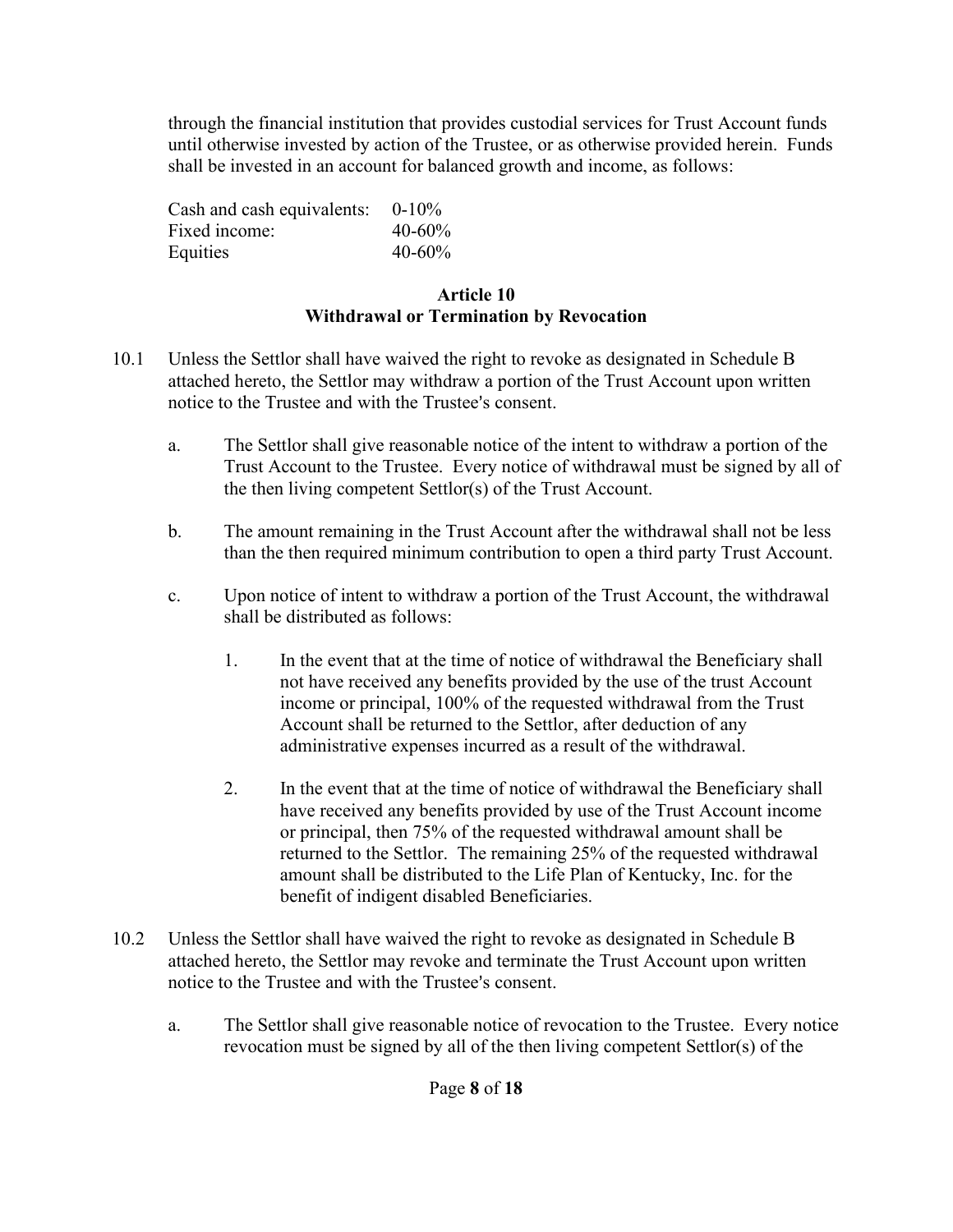Trust Account.

- b. Upon notice of revocation, all amounts remaining in the Trust Account shall be distributed as follows:
	- 1. In the event that at the time of notice of revocation and termination the Beneficiary shall not have received any benefits provided by the use of the trust Account income or principal, 100% of the principal balance of the Trust Account shall be returned to the Settlor, after deduction of any administrative expenses incurred as a result of the withdrawal, and any undistributed income shall be distributed to the Life Plan of Kentucky, Inc. for the benefit of indigent disabled Beneficiaries.
	- 2. In the event that at the time of notice of revocation and termination the Beneficiary shall have received any benefits provided by use of the Trust Account income or principal, then 75% of the principal balance shall be returned to the Settlor. The remaining 25% of the principal balance and any undistributed income shall be distributed to the Life Plan of Kentucky, Inc. for the benefit of indigent disabled Beneficiaries.

# **Article 11 Termination of Trust Account**

- 11.1 The Trust Account for a Beneficiary shall terminate upon the death of the Beneficiary. The Trustee shall verify the death of the Beneficiary and shall promptly determine the principal balance of the Trust Account. After payment of taxes due from the Trust Account to the State and/or Federal governments, and after payment to the Trustee of reasonable fees and administrative expenses associated with the termination of the Trust Account, the remaining balance shall be distributed as follows:
	- a. If the Beneficiary shall have died before receiving any benefits provided by the use of the trust Account income or principal, 100% of the principal balance of the Trust Account shall be distributed as provided in paragraph 11.3, after deduction of any administrative expenses incurred as a result of the withdrawal, and any undistributed income shall be distributed to Life Plan of Kentucky, Inc. for the benefit of indigent disabled Beneficiaries.
	- b. If at the time of death the Beneficiary shall have received any benefits provided by use of the Trust Account income or principal, then 75% of the principal balance shall be distributed as provided in paragraph 11.3. The remaining 25% of the principal balance and any undistributed income shall be distributed to Life Plan of Kentucky, Inc. for the benefit of indigent disabled Beneficiaries.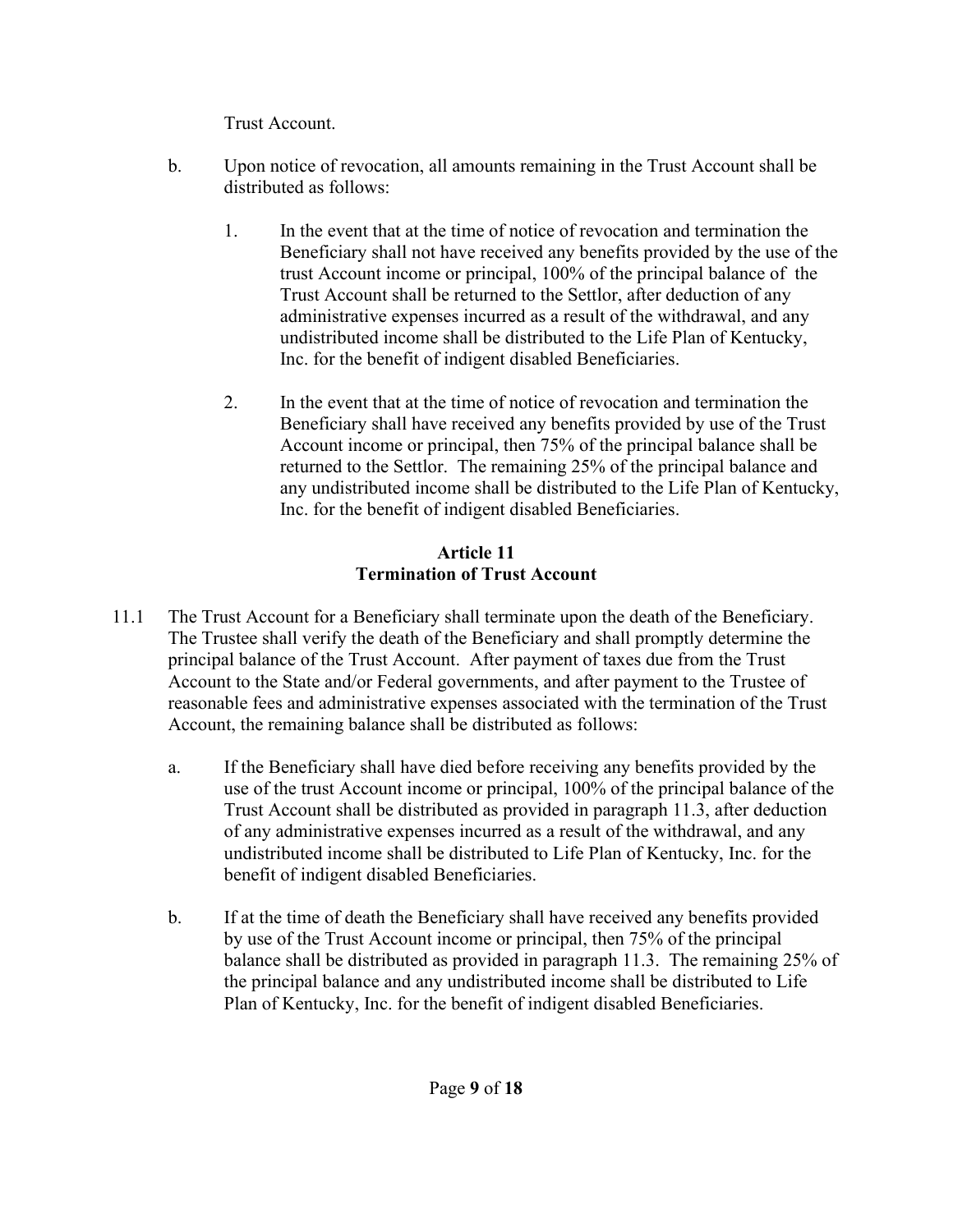- 11.2 Notwithstanding the provisions of paragraph 11.1 to the contrary, the Settlor may voluntarily agree that a smaller percentage of the principal balance of the Trust Account be distributed to the person(s), entities or organizations designated by the Settlor in paragraph 11.3 and a corresponding larger percentage of the principal balance of the Trust Account be distributed to Life Plan of Kentucky, Inc.
	- $\Box$  If at the death of the Beneficiary the Trust Account has not been used for the Benefit of the Beneficiary, the Settlor designates that  $\%$  of the principal balance shall be distributed to Life Plan of Kentucky, Inc. and  $\%$  shall be distributed in accordance with paragraph 11.3 herein below.
	- $\Box$  If at the death of the Beneficiary the Trust Account has been used for the benefit of the Beneficiary, the Settlor designates that  $\%$  (minimum 25% of the principal balance shall be distributed to Life Plan of Kentucky, Inc. and % shall be distributed in accordance with paragraph 11.3 herein below.
- 11.3 The portion of the principal balance to be distributed as provided under this paragraph 11.3 shall be distributed as follows:
	- a. If any remainder beneficiary designated by the Settlor is not living at the time for distribution under this paragraph 11.3, then in the absence of contrary written instructions herein, the Trustee shall distribute such deceased person's share to those persons, if any, who would be determined to be the deceased remainder beneficiary's heirs at law under the laws of Kentucky, regardless of whether Kentucky was the deceased remainder beneficiary's state of residence, and determined as if such deceased remainder beneficiary had died immediately prior to the time for distribution under this paragraph 11.3, but if there are no heirs at law of the deceased remainder beneficiary, then the share for such deceased individual shall lapse and the Trustee shall distribute such share, pro rata, among the other designated remainder beneficiaries., if any.
	- b. If any entity or organization designated as a remainder beneficiary shall not be in existence at the time for distribution as provided under this paragraph 11.3, then the share for such designated entity or organization shall lapse and the Trustee shall distribute such share, pro rata, among the other designated remainder beneficiaries, if any.
	- c. If the Settlor designates no remainder beneficiaries or if the shares for all such designated beneficiaries shall lapse, then the Trustee shall distribute the portion of the principal balance to be distributed as provided in this paragraph 11.3 to the Beneficiary's heirs at law as determined by the laws of Kentucky.
	- d. If the Settlor designates no remainder beneficiaries or if the shares for all such designated beneficiaries shall lapse, and the Beneficiary shall have no heirs at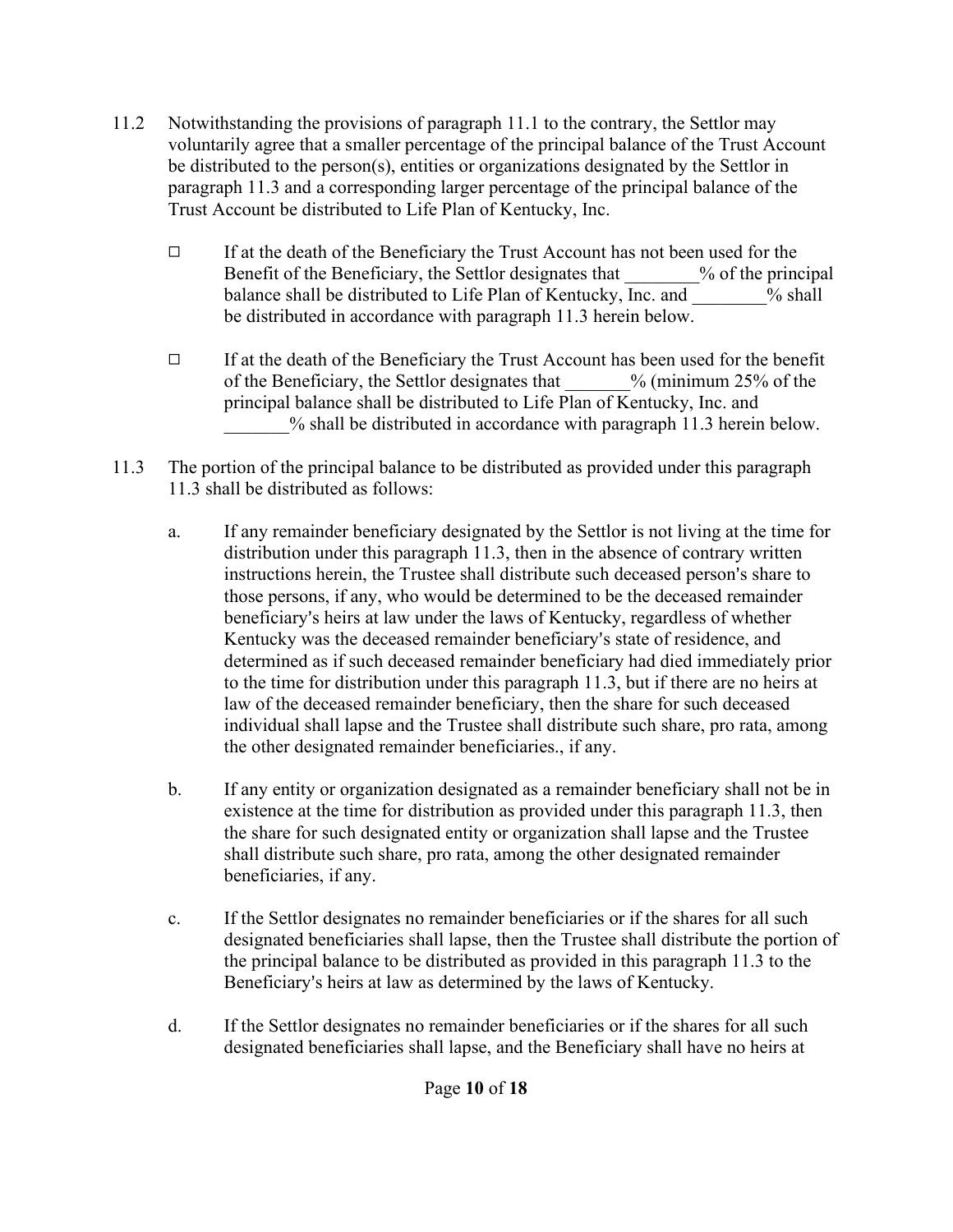law, then the Trustee shall distribute the portion of the principal balance to be distributed as provided in this paragraph 11.3 to Life Plan of Kentucky, Inc. for the benefit of indigent disabled beneficiaries.

- 11.4 If the Beneficiary ceases to have a disability and the Settlor does not exercise the right to revoke, then the Trustee, upon reasonable notice to the Settlor, may terminate the Trust Account.
	- a. In such event, after the payment of any taxes due from the Trust Account to the State and/or Federal governments, associated expenses for tax preparation if applicable, payment to the Trustee or reasonable fees and administrative expenses associated with the termination of the trust Account, all remaining amounts shall be distributed as follows:
		- 1. It the Settlor is then living and the Beneficiary shall not have received any benefits provided by use of the trust Account income or principal, 100% of the remaining principal balance of the Trust Account shall returned to the Settlor and any undistributed income shall be distributed to Life Plan of Kentucky, Inc. For the benefit of indigent disabled beneficiaries.
		- 2. If the Settlor is then living and the Beneficiary shall have received any benefits provided by the use of the Trust Account income or principal, then an amount equal to 75% of the remaining principal balance shall be returned to the Settlor. The remaining 25% and any undistributed income together shall be distributed to Life Plan of Kentucky, Inc. For the benefit of indigent disabled beneficiaries.
		- 3. If the Settlor is not then living, the remaining principal balance shall be distributed to the Trustee of the Standby Trust to be held, administered and distributed as described in Schedule C hereof.

# **Article 12 Compensation**

12.1 The Trustee may charge reasonable fees to the Trust Account, as provided in the Schedule of Fees, pay the costs and expenses of administration of the Trust Account. The fund manager fee is separate from and in addition to Trustee fees which shall be charged to each Trust Account.

## **Article 13 Trustee may Resign**

13.1 The Trustee, upon thirty days' written notice to the Settlor, Beneficiary, and/or the Beneficiary's legal representative, if any, may resign as Trustee. In the event of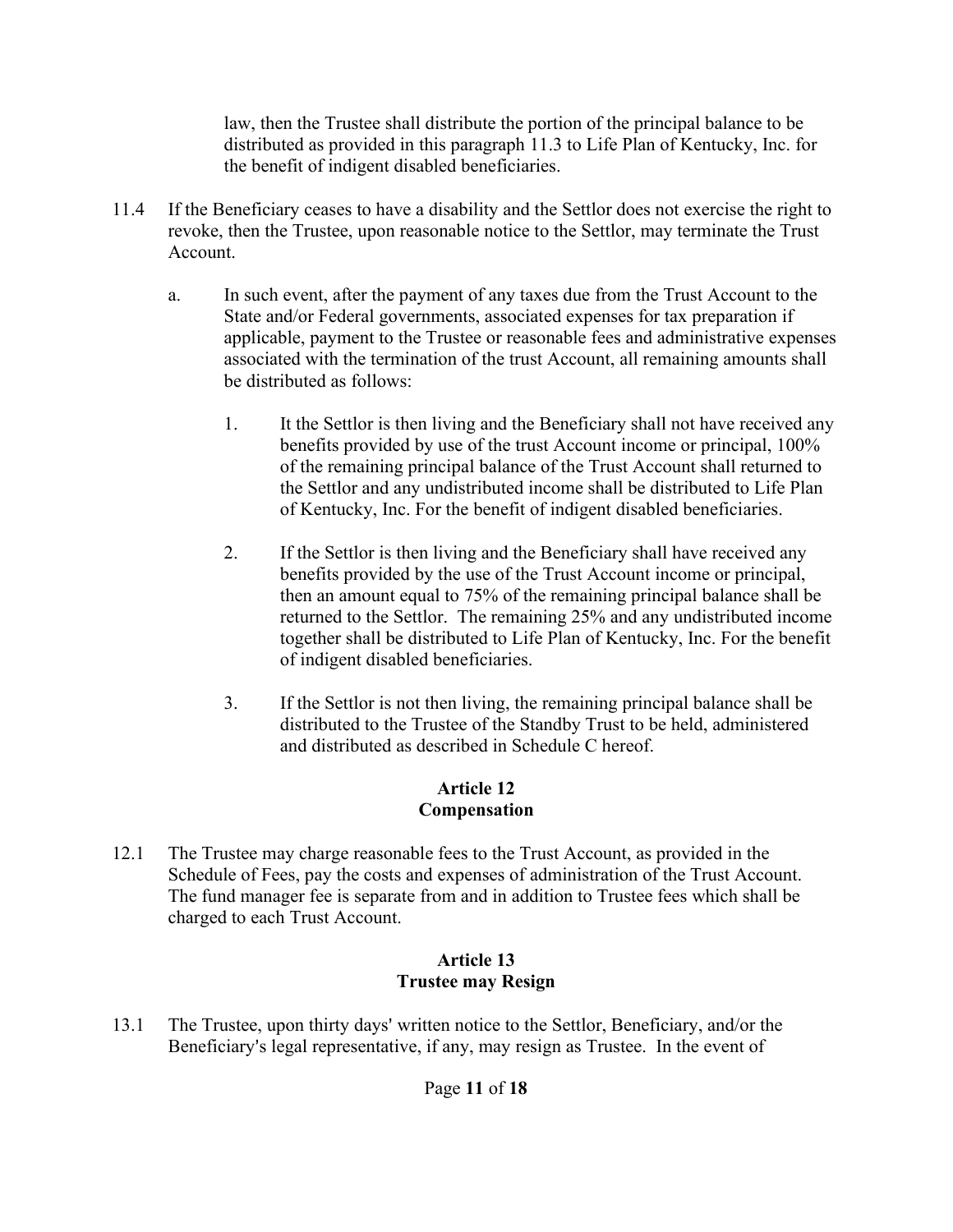resignation, unless the Settlor, Beneficiary or the Beneficiary's legal representative select a Successor Trustee, the resigning Trustee shall file a petition in a court of competent jurisdiction for an order of withdrawal and appointment of a Successor Trustee, the costs of which shall be chargeable to the Trust Account of the Beneficiary.

## **Article 14 Change of Domicile**

14.1 In the event a Beneficiary of this Trust changes his or her domicile such that, in the discretion of the Trustee, the geographical distance between the Trustee and the Beneficiary make it impractical or inadvisable to manage effectively the Beneficiary's Trust Account, the Trustee may elect to transfer the Trust Account to another not-forprofit pooled trust which can more effectively serve such Beneficiary.

## **Article 15**

## **Acceptance**

15.1 Execution of this Declaration of Third Party Supplemental Needs Trust by the Settlor and a duly authorized agent or representative of the Trustee shall constitute acceptance of the provisions of the Trust.

# **Article 16 Succession**

16.1 These provisions shall be binding upon, inure to the benefit of and be enforceable by, the Settlor, the Trustee, and the Beneficiary of the Trust Account, and their respective successors in interest, heirs and personal and legal representatives.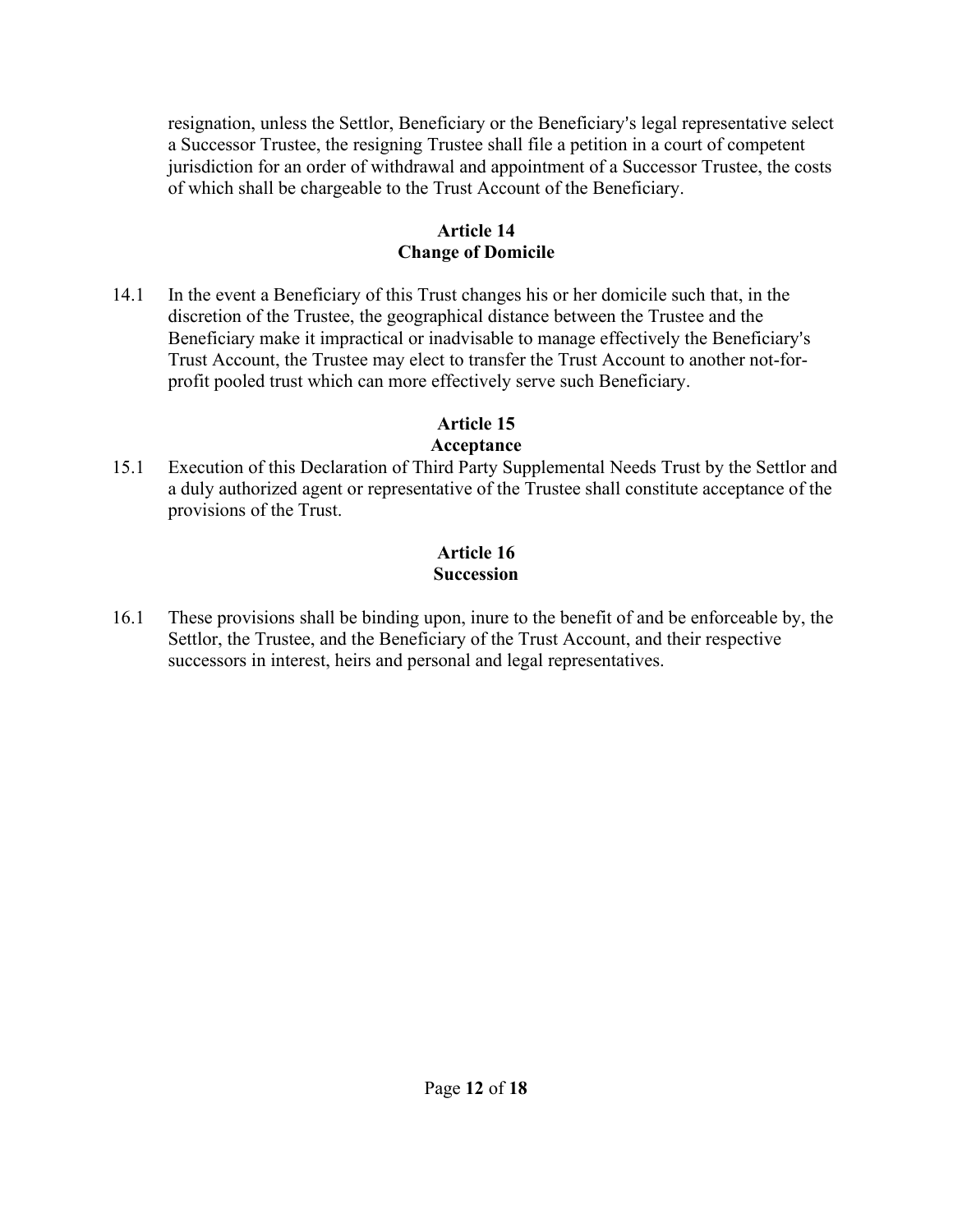## **SCHEDULE A** PROPERTY TRANSFERRED TO THE TRUST ACCOUNT

<u> 1989 - Johann Barbara, martxa amerikan bashkar (</u>

 $\begin{picture}(20,20)(-0,0) \put(0,0){\vector(1,0){100}} \put(15,0){\vector(1,0){100}} \put(15,0){\vector(1,0){100}} \put(15,0){\vector(1,0){100}} \put(15,0){\vector(1,0){100}} \put(15,0){\vector(1,0){100}} \put(15,0){\vector(1,0){100}} \put(15,0){\vector(1,0){100}} \put(15,0){\vector(1,0){100}} \put(15,0){\vector(1,0){100}} \put(15,0){\vector(1,0){$ Initial Cash Contribution:

Securities or other non-cash Assets: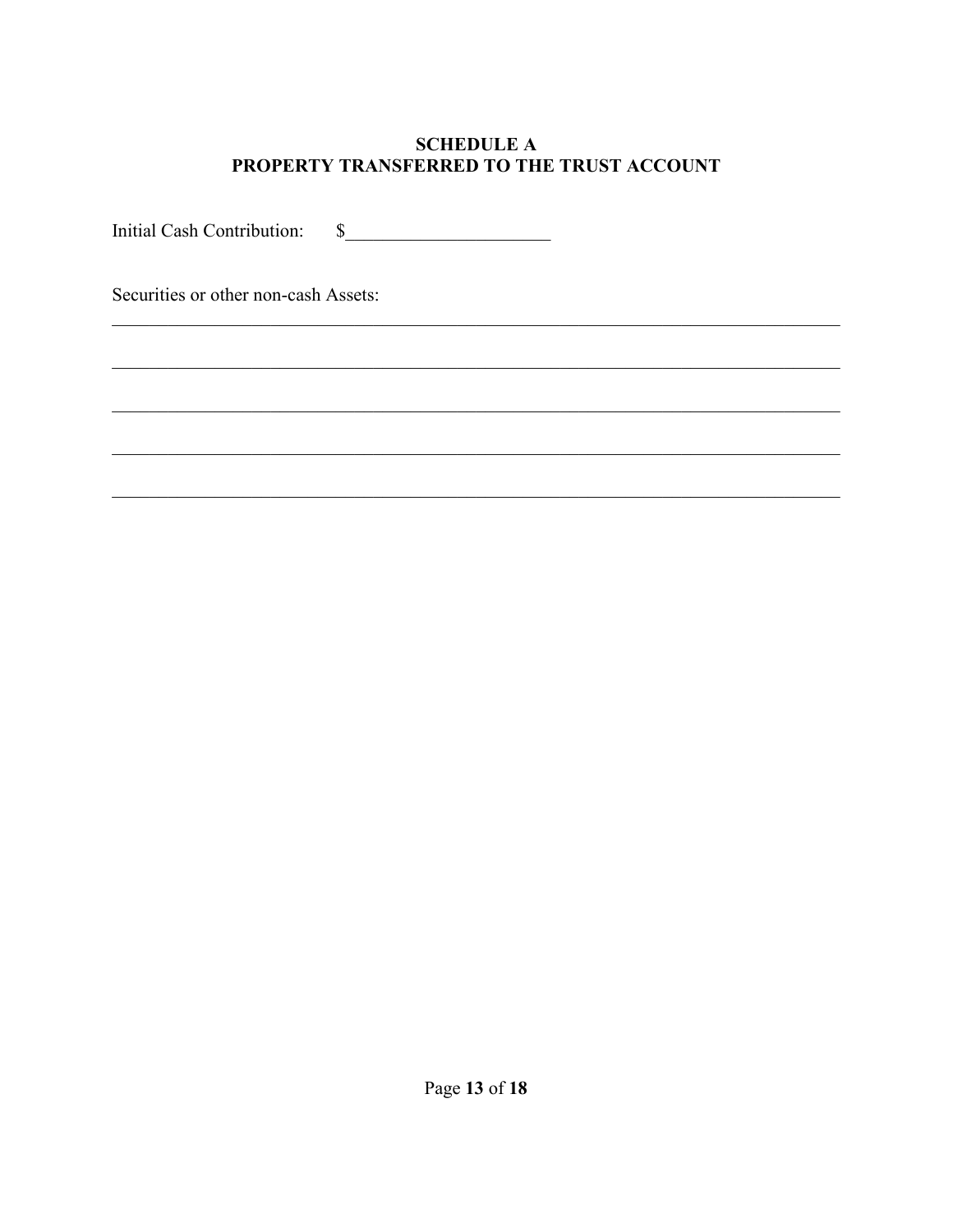#### **SCHEDULE B WAIVER OF RIGHT TO REVOKE**

I/We understand that I/we have the legal right to revoke the contribution(s) made to the Trustee for credit to the Trust Account established by me/us for and have all or part of the contribution(s) returned to me/us in accordance with the provisions of the Declaration of Third Party Supplemental Needs Trust. Notwithstanding my/our right to withdraw a portion of the Trust Account or to revoke the Trust Account, I/we knowingly and voluntarily and after being given the opportunity to consult with legal counsel of my/our choice, do hereby irrevocably waive my/our right to revoke the Trust Account and any contribution(s), hereby making the Trust Account and any contributions irrevocable.

SETTLOR DATE

 $\mathcal{L}_\text{max}$  , and the contribution of the contribution of the contribution of the contribution of the contribution of the contribution of the contribution of the contribution of the contribution of the contribution of t

SETTLOR DATE

 $\mathcal{L}_\text{max}$  , and the contribution of the contribution of the contribution of the contribution of the contribution of the contribution of the contribution of the contribution of the contribution of the contribution of t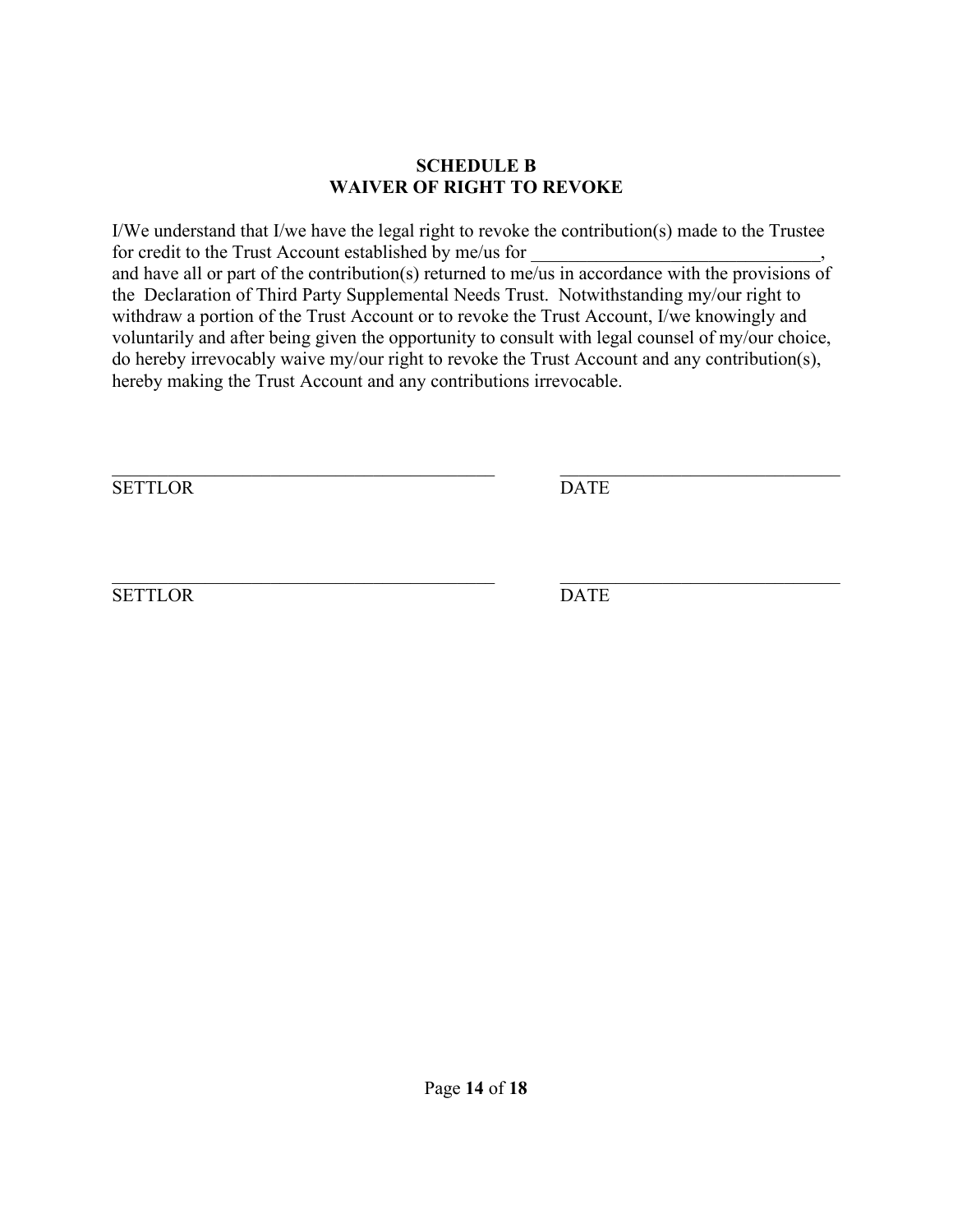#### **SCHEDULE C STANDBY TRUST**

Upon termination of the Declaration of Third Party Supplemental Needs Trust, pursuant to Article 11, paragraph 11.4a.3, and with the consent of the Trustee, the Trustee shall distribute and pay over to the designated Trustee of the Standby Trust, in trust, a portion of the principal balance of the Trust Account as described in the Declaration of Third Party Supplemental Needs Trust. The designated trustee(s) of the Standby Trust shall hold, administer and distribute the principal and income of the Standby Trust, for the purpose of supplementing and not replacing any government assistance to which the Beneficiary is entitled or may be entitled for basic support, and for improving the quality of life of the Beneficiary by providing him or her with amenities not otherwise available. Permissible expenditures include, but are not limited to, more sophisticated dental, medical and diagnostic work or treatment than is otherwise available from public assistance, private rehabilitative training, supplementary education, entertainment, periodic vacations and outings, transportation of the Beneficiary or of friends or relatives of the Beneficiary to visit him or her, expenditures to purchase personal property and services that will make life more comfortable and enjoyable for the Beneficiary but which will not cause the Beneficiary to lose eligibility for public assistance. The Trustee, in its sole discretion, may make payments from time to time for a person to accompany the Beneficiary on vacations and outings. Any undistributed income shall be added to principal from time to time. Expenditures shall not be made for the primary support or maintenance of the Beneficiary. Upon the death of the Beneficiary, the entire balance of the Standby Trust shall be distributed to such persons or entities as the Settlor(s) shall have designated in the Declaration of Third Party Supplemental Needs Trust.

In the event that the Standby Trust is created, the Settlor names the following person(s) as trustee(s) for the Standby Trust, and such person(s) shall serve in the order named herein below.

| 1.                         |        | <b>SSN</b>            |       |  |
|----------------------------|--------|-----------------------|-------|--|
| (Standby Trust Trustee)    |        |                       |       |  |
| residing at                |        |                       |       |  |
| (Street)                   | (City) | (State)               | (ZIP) |  |
| Phone, including area code |        | FAX or e-mail address |       |  |
| 2.                         |        | <b>SSN</b>            |       |  |
| (Standby Trust Trustee)    |        |                       |       |  |
| residing at                |        |                       |       |  |
| (Street)                   | (City) | (State)               | (ZIP) |  |
|                            |        |                       |       |  |
| Phone, including area code |        | FAX or e-mail address |       |  |
|                            |        |                       |       |  |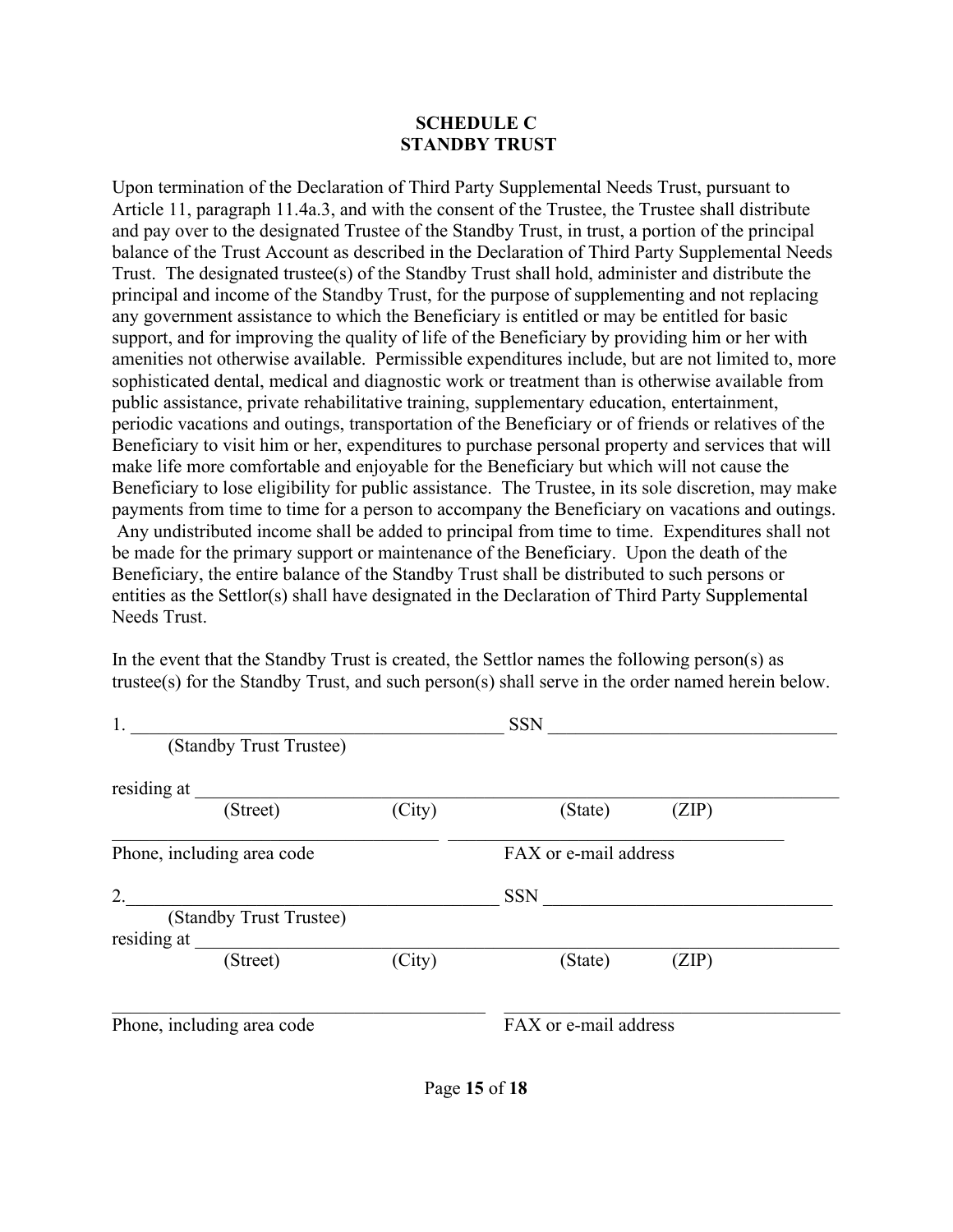#### **SCHEDULE D ADVISER TO SETTLOR**

The Settlor(s) has/have received professional advice with regard to this Declaration of Third Party Supplemental Needs Trust from:

| Street or Mailing Address: Contact the Contract of Mailing Address:                                                                                                                           |  |  |             |  |               |
|-----------------------------------------------------------------------------------------------------------------------------------------------------------------------------------------------|--|--|-------------|--|---------------|
| City:                                                                                                                                                                                         |  |  |             |  | State: $ZIP:$ |
|                                                                                                                                                                                               |  |  |             |  |               |
| The Trustee has authority to consult with the above-named advisor on all matters related to this<br>Trust Account until and unless such authorization is withdrawn in writing by the Settlor. |  |  |             |  |               |
|                                                                                                                                                                                               |  |  |             |  |               |
| <b>SETTLOR</b>                                                                                                                                                                                |  |  | <b>DATE</b> |  |               |
|                                                                                                                                                                                               |  |  |             |  |               |

SETTLOR DATE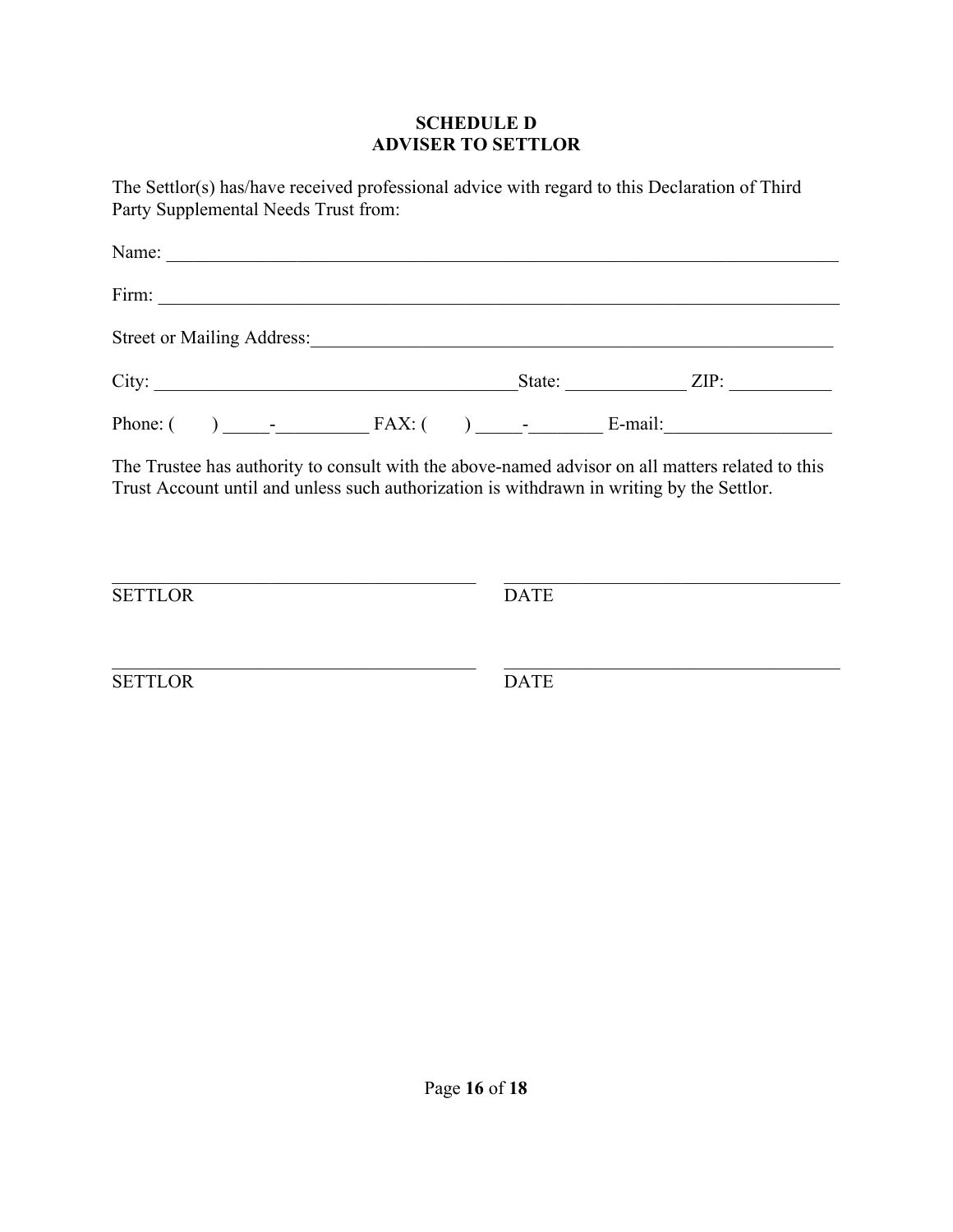## **SCHEDULE E REMAINDER BENEFICIARIES**

The remainder beneficiaries of this trust are:

| Person or Entity/Address/Phone | <b>Tax ID Number</b> | <b>Relationship to Settlor(s)</b> |
|--------------------------------|----------------------|-----------------------------------|
|                                |                      |                                   |
|                                |                      |                                   |
|                                |                      |                                   |
|                                |                      |                                   |
|                                |                      |                                   |
|                                |                      |                                   |
|                                |                      |                                   |
|                                |                      |                                   |
|                                |                      |                                   |
|                                |                      |                                   |
|                                |                      |                                   |
|                                |                      |                                   |
|                                |                      |                                   |
|                                |                      |                                   |
|                                |                      |                                   |
|                                |                      |                                   |
|                                |                      |                                   |
|                                |                      |                                   |